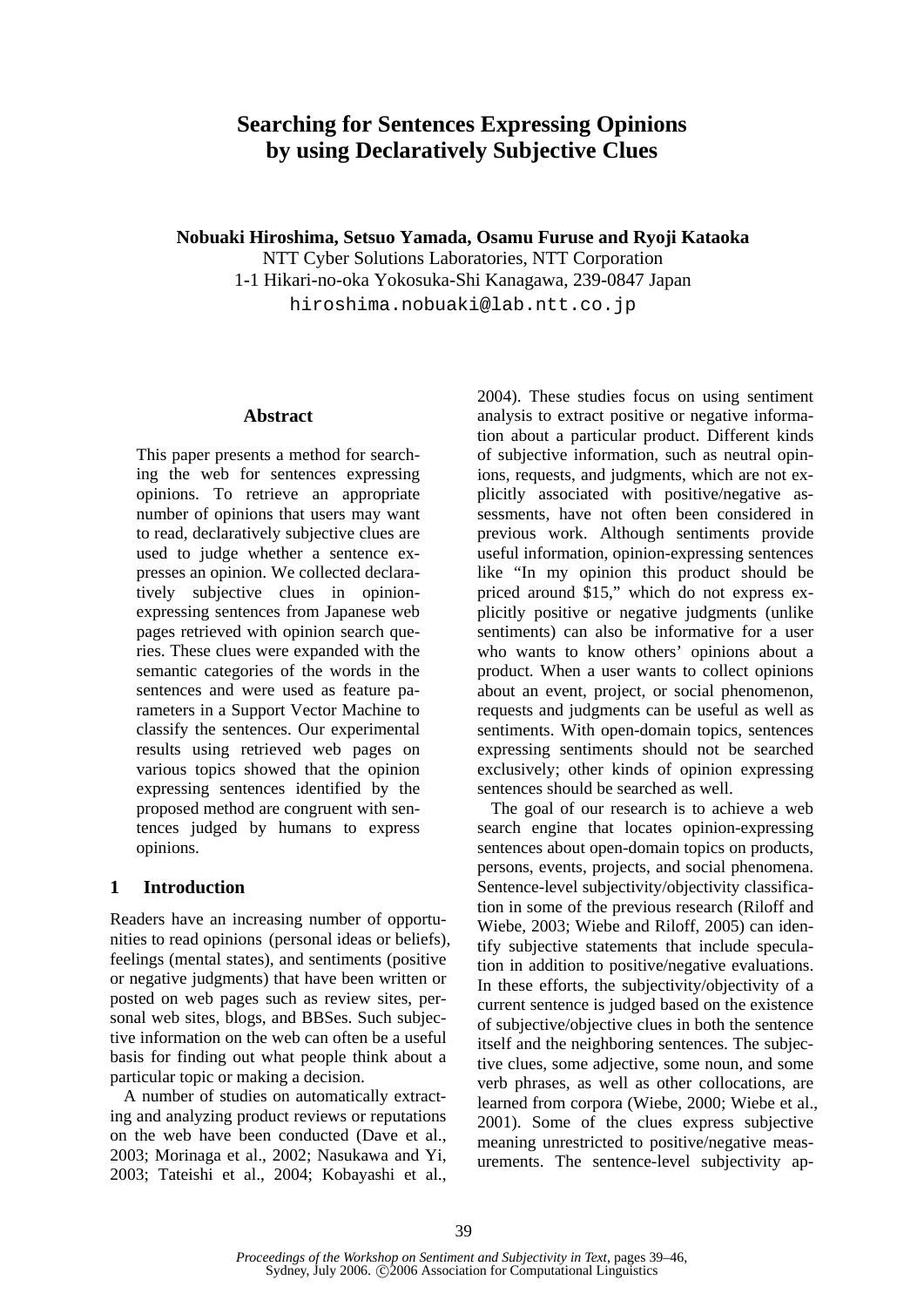proach suggests a way of searching for opinion expressing sentences in the open domain.

The problem of applying sentence-level subjectivity classification to opinion-expressing sentence searches is the likelihood of collecting too many sentences for a user to read. According to the work of Wiebe et al. (2001), 70% of sentences in opinion-expressing articles like editorials and 44% of sentences in non-opinion expressing articles like news reports were judged to be subjective. In analyzing opinions (Cardie et al., 2003; Wilson et al., 2004), judging document-level subjectivity (Pang et al., 2002; Turney, 2002), and answering opinion questions (Cardie et al., 2003; Yu and Hatzivassiloglou, 2003), the output of a sentence-level subjectivity classification can be used without modification. However, in searching opinion-expressing sentences, it is necessary to designate criteria for opinion-expressing sentences that limit the number of retrieved sentences so that a user can survey them without difficulty. While it is difficult to formally define an opinion, it is possible to practically tailor the definition of an opinion to the purpose of the application (Kim and Hovy, 2004).

This study introduces the notion of declaratively subjective clues as a criterion for judging whether a sentence expresses an opinion and proposes a method for finding opinionexpressing sentences that uses these clues. Declaratively subjective clues such as the subjective predicate part of the main clause and subjective sentential adverb phrases suggest that the writer is the source of the opinion. We hypothesize that a user of such an "opinion-expressing sentence" search wants to read the writer's opinions and that explicitly stated opinions are preferred over quoted or implicational opinions. We suppose that writer's ideas or beliefs are explicitly declared in a sentence with declaratively subjective clues whereas sentences without declaratively subjective clues mainly describe things. The number of sentences with declaratively subjective clues is estimated to be less than the number of subjective sentences defined in the previous work. We expect that the opinion expressing sentences identified with our method will be appropriate from the both qualitative and quantitative viewpoints.

Section 2 describes declaratively subjective clues and explains how we collected them from opinion-expressing sentences on Japanese web pages retrieved with opinion search queries. Section 3 explains our strategy for searching opinion-expressing sentences by using declaratively subjective clues. Section 4 evaluates the proposed method and shows how the opinionexpressing sentences found by the proposed method are congruent with the sentences judged by humans to be opinions.

# **2 Declaratively Subjective Clues**

Declaratively subjective clues are a basic criterion for judging whether a sentence expresses an opinion. We extracted the declaratively subjective clues from Japanese sentences that evaluators judged to be opinions.

### **2.1 Opinion-expressing Sentence Judgment**

We regard a sentence to be "opinion expressing" if it explicitly declares the writer's idea or belief at a sentence level. We define as a "declaratively subjective clue", the part of a sentence that contributes to explicitly conveying the writer's idea or belief in the opinion-expressing sentence. For example, "I am glad" in the sentence "I am glad to see you" can convey the writer's pleasure to a reader, so we regard the sentence as an "opinionexpressing sentence" and "I am glad" as a "declaratively subjective clue." Another example of a declaratively subjective clue is the exclamation mark in the sentence "We got a contract!" It conveys the writer's emotion about the event to a reader.

If a sentence only describes something abstract or concrete even though it has word-level or phrase-level subjective parts, we do not consider it to be opinion expressing. On the other hand, some word-level or phrase-level subjective parts can be declaratively subjective clues depending on where they occur in the sentence. Consider the following two sentences.

- (1) This house is beautiful.
- (2) We purchased a beautiful house.

Both (1) and (2) contain the word-level subjective part "beautiful". Our criterion would lead us to say that sentence (1) is an opinion, because "beautiful" is placed in the predicate part and (1) is considered to declare the writer's evaluation of the house to a reader. This is why "beautiful" in (1) is eligible as a declaratively subjective clue. On the other hand, sentence (2) is not judged to contain an opinion, because "beautiful" is placed in the noun phrase, i.e., the object of the verb "purchase," and (2) is considered to report the event of the house purchase rather ob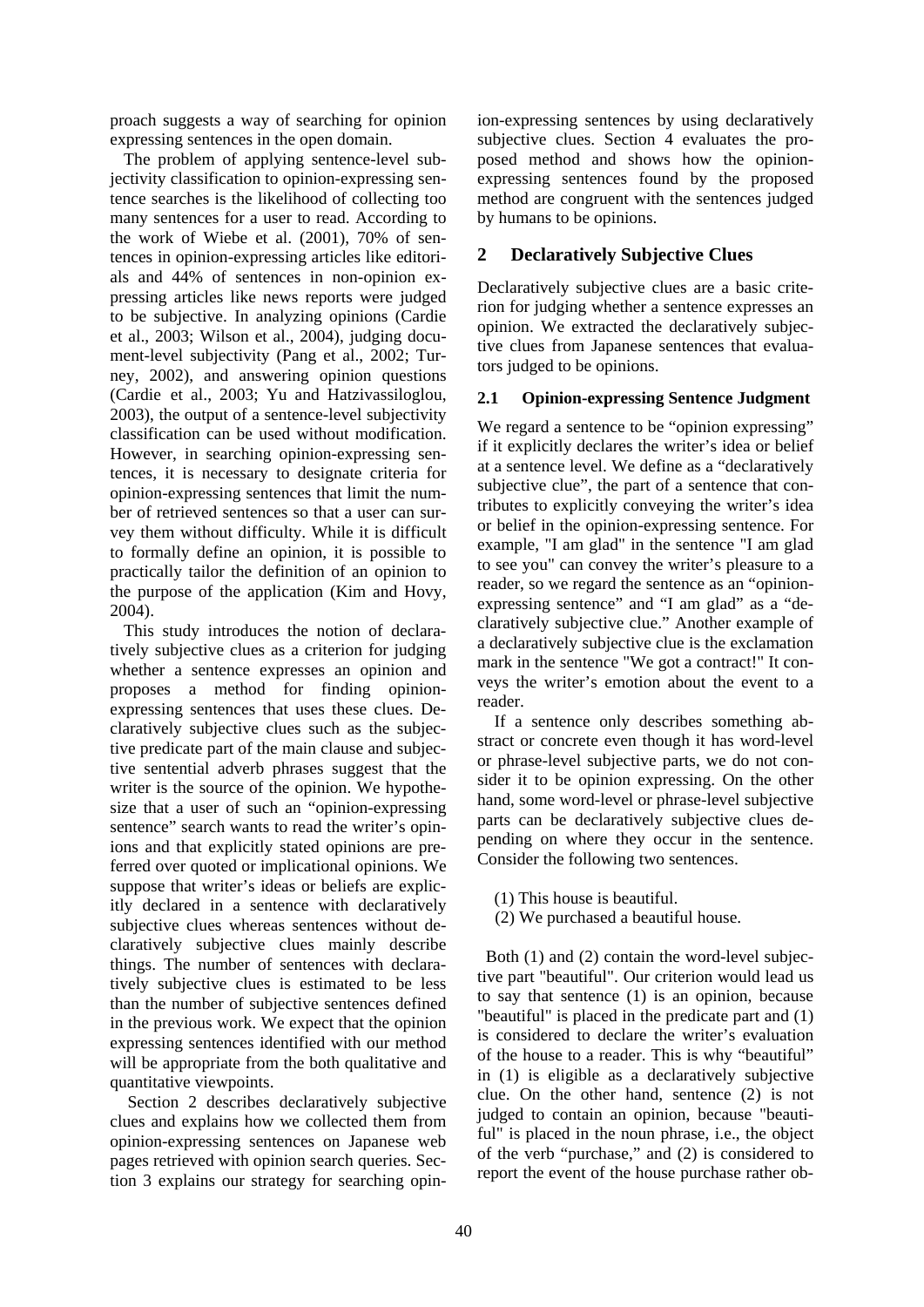jectively to a reader. Sentence (2) partially contains subjective information about the beauty of the house; however this information is unlikely to be what a writer wants to emphasize. Thus, "beautiful" in (2) does not work as a declaratively subjective clue.

These two sentences illustrate the fact that the presence of a subjective word ("beautiful") does not unconditionally assure that the sentence expresses an opinion. Additionally, these examples do suggest that sentences containing an opinion can be judged depending on where such wordlevel or phrase-level subjective parts as evaluative adjectives are placed in the predicate part.

Some word-level or phrase-level subjective parts such as subjective sentential adverbs can be declaratively subjective clues depending on where they occur in the sentence. In sentence (3), "amazingly" expresses the writer's feeling about the event. Sentence (3) is judged to contain an opinion because there is a subjective sentential adverb in its main clause.

#### (3) Amazingly, few people came to my party.

The existence of some idiomatic collocations in the main clause also affects our judgment as to what constitutes an opinion-expressing sentence. For example, sentence (4) can be judged as expressing an opinion because it includes "my wish is".

(4) My wish is to go abroad.

Thus, depending on the type of declaratively subjective clue, it is necessary to consider where the expression is placed in the sentence to judge whether the sentence is an opinion.

#### **2.2 Clue Expression Collection**

We collected declaratively subjective clues in opinion-expressing sentences from Japanese web pages. Figure 1 illustrates the flow of collection of eligible expressions.

| type          | query's topic                   |
|---------------|---------------------------------|
| Product       | cell phone, car, beer, cosmetic |
| Entertainment | sports, movie, game, animation  |
| Facility      | museum, zoo, hotel, shop        |
| Politics      | diplomacy, election             |
| Phenomena     | diction, social behavior        |
| Event         | firework, festival              |
| Culture       | artwork, book, music            |
| Organization  | company                         |
| Food          | cuisine, noodle, ice cream      |
| Creature      | bird                            |

**Table 1: Topic Examples** 

First, we retrieved Japanese web pages from forty queries covering a wide range of topics such as products, entertainment, facilities, and phenomena, as shown in Table 1. We used queries on various topics because we wanted to acquire declaratively subjective clues for opendomain opinion web searches. Most of the queries contain proper nouns. These queries correspond to possible situations in which a user wants to retrieve opinions from web pages about a particular topic, such as "Cell phone X," "Y museum," and "Football coach Z's ability", where X, Y, and Z are proper nouns.

Next, opinion-expressing sentences were extracted from the top twenty retrieved web pages in each query, 800 pages in total. There were 75,575 sentences in these pages.



**Figure 1: Flow of Clue Expression Collection**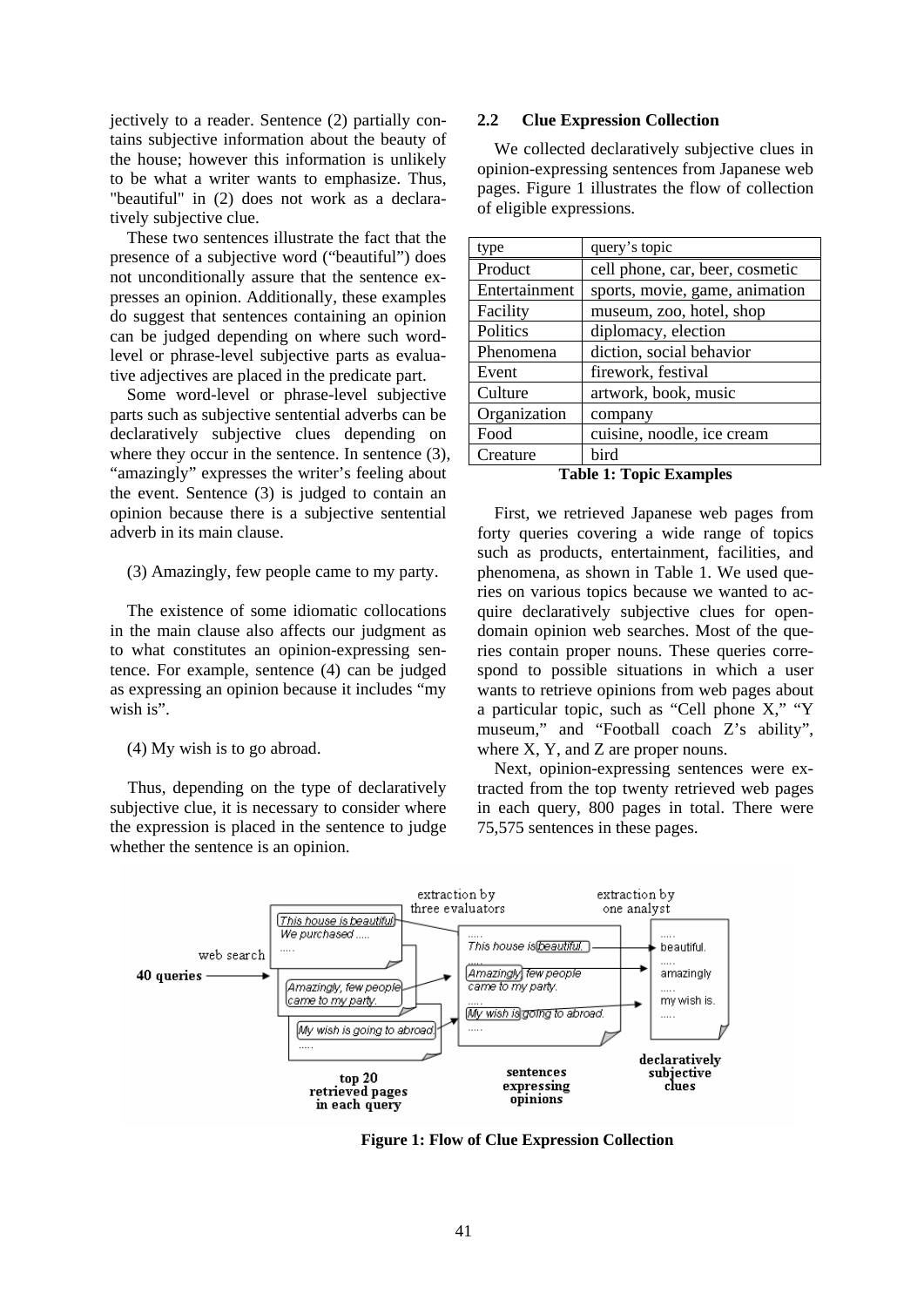|     |                                       | example sentence                              |  |  |  |
|-----|---------------------------------------|-----------------------------------------------|--|--|--|
|     | type                                  | (English translation of Japanese sentence)    |  |  |  |
| (a) | Thought                               | Kono hon wa kare no dato omou.                |  |  |  |
|     |                                       | $(I$ think this book is his.)                 |  |  |  |
| (b) | Declarative adverb                    | Tabun rainen yooroppa ni iku.                 |  |  |  |
|     |                                       | (I will possibly go to Europe next year.)     |  |  |  |
| (c) | Interjection                          | Waa, suteki.                                  |  |  |  |
|     |                                       | (Oh, wonderful.)                              |  |  |  |
| (d) | Intensifier                           | Karera wa totemo jouzu ni asonda.             |  |  |  |
|     |                                       | (They played extremely well)                  |  |  |  |
| (e) | Impression                            | Kono yougo wa yayakoshii.                     |  |  |  |
|     |                                       | (This terminology is confusing.)              |  |  |  |
| (f) | Emotion                               | Oai dekite ureshii desu.                      |  |  |  |
|     |                                       | (I am glad to see you.)                       |  |  |  |
| (g) | Positive/negative judgment            | Anata no oodio kiki wa sugoi.                 |  |  |  |
|     |                                       | (Your audio system is terrific.)              |  |  |  |
| (h) | Modality about propositional attitude | Sono eiga wo miru beki da.                    |  |  |  |
|     |                                       | (You should go to the movie.)                 |  |  |  |
| (i) | Value judgment                        | Kono bun wa imi fumei da.                     |  |  |  |
|     |                                       | (This sentence makes no sense.)               |  |  |  |
| (j) | Utterance-specific sentence form      | Towa ittemo, ima wa tada no yume dakedo.      |  |  |  |
|     |                                       | (Though, it's literally just a dream now.)    |  |  |  |
| (k) | Symbol                                | Keiyaku wo tottazo!                           |  |  |  |
|     |                                       | (We got a contract!)                          |  |  |  |
| (1) | Idiomatic collocation                 | Ii nikui.                                     |  |  |  |
|     |                                       | (It's hard to say.)                           |  |  |  |
| (m) | Uncertainty                           | Ohiru ni nani wo tabeyou kanaa.               |  |  |  |
|     |                                       | (I am wondering what I should eat for lunch.) |  |  |  |
| (n) | Imperative                            | Saizen wo tukushi nasai.                      |  |  |  |
|     |                                       | (Give it your best.)                          |  |  |  |

**Table 2: Clue Types**

 Three evaluators judged whether each sentence contained an opinion or not. The 13,363 sentences judged to do so by all three evaluators were very likely to be opinion expressing. The number of sentences which three evaluators agreed on as non-opinion expressing was  $42,346$ .<sup>1</sup> Out of the 13,363 opinion expressing sentences, 8,425 were then used to extract declaratively subjective clues and learn positive examples in a Support Vector Machine (SVM), and 4,938 were used to assess the performance of opinion expressing sentence search (Section 4). Out of the 42,346 non-opinion sentences, 26,340 were used to learn negative examples, and 16,006 were used to assess, keeping the number ratio of the positive and negative example sentences in learning and assessing.

One analyst extracted declaratively subjective clues from 8,425 of the 13,363 opinionexpressing sentences, and another analyst checked the result. The number of declaratively

subjective clues obtained was 2,936. These clues were classified into fourteen types as shown in Table 2, where the underlined expressions in example sentences are extracted as declaratively subjective clues. The example sentences in Table 2 are Japanese opinion-expressing sentences and their English translations. Although some English counterparts of Japanese clue expressions might not be cogent because of the characteristic difference between Japanese and English, the clue types are likely to be language-independent. We can see that various types of expressions compose opinion-expressing sentences.

As mentioned in Section 2.1, it is important to check where a declaratively subjective clue appears in the sentence in order to apply our criterion of whether the sentence is an opinion or not. The clues in the types other than (b), (c) and (l) usually appear in the predicate part of a main clause.

The declaratively subjective clues in Japanese examples are placed in the rear parts of sentences except in types (b), (c) and (l). This reflects the heuristic rule that Japanese predicate

 $<sup>1</sup>$  Note that not all of these opinion-expressing sentences</sup> retrieved were closely related to the query because some of the pages described miscellaneous topics.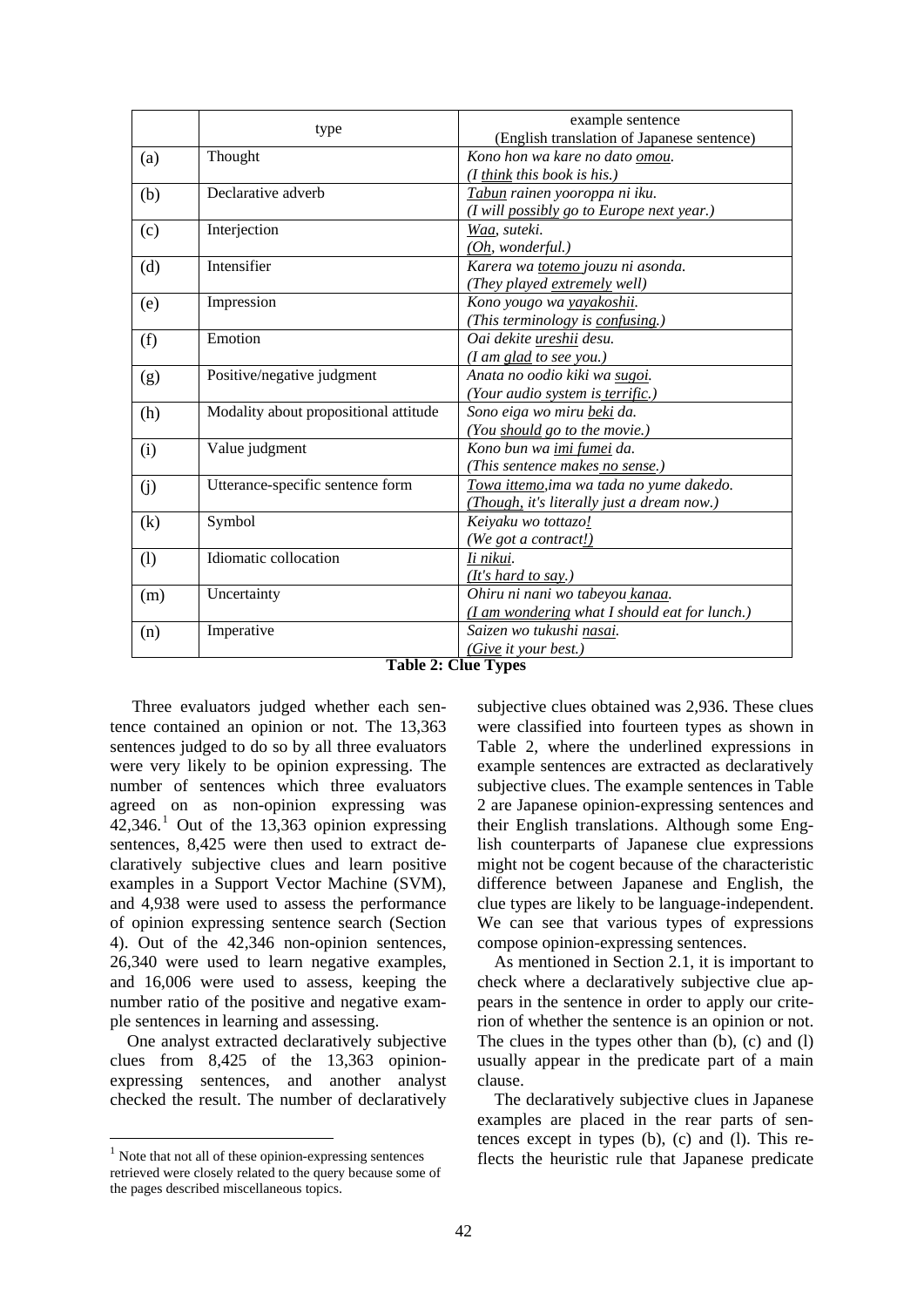parts are in principle placed in the rear part of a sentence.

# **3 Opinion-Sentence Extraction**

In this section, we explain the method of classifying each sentence by using declaratively subjective clues.

The simplest method for automatically judging whether a sentence is an opinion is a rule-based one that extracts sentences that include declaratively subjective clues. However, as mentioned in Section 2, the existence of declaratively subjective clues does not assure that the sentence expresses an opinion. It is a daunting task to write rules that describe how each declaratively subjective clue should appear in an opinionexpressing sentence. A more serious problem is that an insufficient collection of declaratively subjective clues will lead to poor extraction performance.

For that reason, we adopted a learning method that binarily classifies sentences by using declaratively subjective clues and their positions in sentences as feature parameters of an SVM. With this method, a consistent framework of classification can be maintained even if we add new declaratively subjective clues, and it is possible that we can extract the opinion-expressing sentences which have unknown declaratively subjective clues.

# **3.1 Augmentation by Semantic Categories**

Before we can use declaratively subjective clues as feature parameters, we must address two issues:

- **Cost of building a corpus**: It is costly to provide a sufficient amount of tagged corpus of opinion-expressing-sentence labels to ensure that learning achieves a high-performance extraction capability.
- **Coverage of words co-occurring with declaratively subjective clues**: Many of the declaratively subjective clue expressions have co-occurring words in the opinion-expressing sentence. Consider the following two sentences.

(5) The sky is high.

(6) The quality of this product is high.

Both (5) and (6) contain the word "high" in the predicate part. Sentence (5) is considered to be less of an opinion than (6)

because an evaluator might judge (5) to be the objective truth, while all evaluators are likely to judge (6) to be an opinion. The adjective "high" in the predicate part can be validated as a declaratively subjective clue depending on co-occurring words. However, it is not realistic to provide all possible co-occurring words with each declaratively subjective clue expression.

Semantic categories can be of help in dealing with the above two issues. Declaratively subjective clue expressions can be augmented by semantic categories of the words in the expressions. An augmentation involving both declaratively subjective clues and co-occurrences will increase feature parameters. In our implementation, we adopted the semantic categories proposed by Ikehara et al. (1997). Utilization of semantic categories has another effect: it improves the extraction performance. Consider the following two sentence patterns:

> (7) X is beautiful.  $(8)$  X is pretty.

The words "beautiful" and "pretty" are adjectives in the common semantic category, "appearance", and the degree of declarative subjectivity of these sentences is almost the same regardless of what X is. Therefore, even if "beautiful" is learned as a declaratively subjective clue but "pretty" is not, the semantic category "appearance" that the learned word "beautiful" belongs to, enables (8) to be judged opinion expressing as well as (7).

# **3.2 Feature Parameters to Learn**

We implemented our opinion-sentence extraction method by using a Support Vector Machine (SVM) because an SVM can efficiently learn the model for classifying sentences into opinionexpressing and non-opinion expressing, based on the combinations of multiple feature parameters. The following are the crucial feature parameters of our method.

- 2,936 declaratively subjective clues
- 2,715 semantic categories that words in a sentence can fall into

If the sentence has a declaratively subjective clue of type (b), (c) or (l) in Table 2, the feature parameter about the clue is assigned a value of 1; if not, it is assigned 0. If the sentence has declaratively subjective clues belonging to types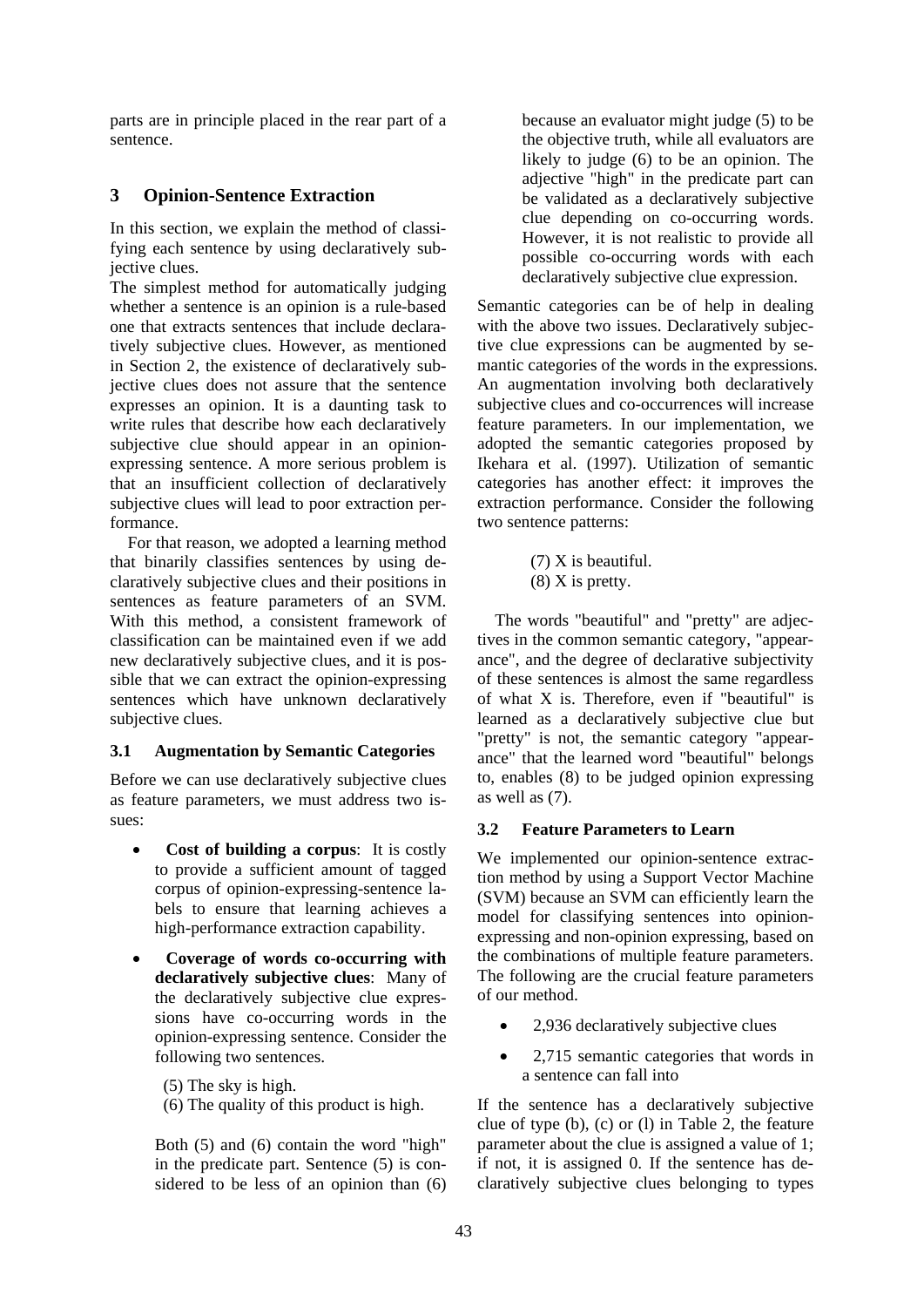| Method                                  | Opinion   |        |           | No opinion |        |           | Accuracy |
|-----------------------------------------|-----------|--------|-----------|------------|--------|-----------|----------|
|                                         | Precision | Recall | F-measure | Precision  | Recall | F-measure |          |
| Occurrences of DS clues<br>(baseline 1) | 66.4%     | 35.3%  | 46.0%     | 82.6%      | 94.5%  | 88.1%     | 80.5%    |
| Bag of words<br>(baseline 2)            | 80.9%     | 64.2%  | 71.6%     | 89.6%      | 95.3%  | 92.4%     | 88.0%    |
| Proposed                                | 78.6%     | 70.8%  | 74.4%     | 91.3%      | 94.0%  | 92.6%     | 88.6%    |

**Table 4: Results for comparison with baseline methods** 

| Answer<br>System | Opinion | No opinion |
|------------------|---------|------------|
| Opinion          |         |            |
| No opinion       |         |            |

**Table 3: Number of sentences in a test set** 

other than (b), (c) or (l) in the predicate part, the feature parameter about the clue is assigned 1; if not, it is assigned 0.

The feature parameters for the semantic category are used to compensate for the insufficient amount of declaratively subjective clues provided and to consider co-occurring words with clue expressions in the opinion-expressing sentences, as mentioned in Section 3.1.

The following are additional feature parameters.

- 150 frequent words
- 13 parts of speech

Each feature parameter is assigned a value of 1 if the sentence has any of the frequent words or parts of speech. We added these feature parameters based on the hypotheses that some frequent words in Japanese have the function of changing the degree of declarative subjectivity, and that the existence of such parts of speech as adjectives and adverbs possibly influences the declarative subjectivity. The effectiveness of these additional feature parameters was confirmed in our preliminary experiment.

#### **4 Experiments**

We conducted three experiments to assess the validity of the proposed method: comparison with baseline methods, effectiveness of position information in SVM feature parameters, and effectiveness of SVM feature parameters such as declaratively subjective clues and semantic categories.

All experiments were performed using the Japanese sentences described in Section 2.1. We used 8,425 opinion expressing sentences, which

were used to collect declaratively subjective clues as a training set, and used 4,938 opinionexpressing sentences as a test set. We also used 26,340 non-opinion sentences as a training set and used 16,006 non-opinion sentences as a test set. The test set was divided into ten equal subsets. The experiments were evaluated with the following measures following the variable scheme in Table 3:

$$
P_{op} = \frac{a}{a+b} \qquad R_{op} = \frac{a}{a+c}
$$
  
\n
$$
F_{op} = \frac{2P_{op}R_{op}}{P_{op} + R_{op}}
$$
  
\n
$$
P_{no\_op} = \frac{d}{c+d} \qquad R_{no\_op} = \frac{d}{b+d}
$$
  
\n
$$
F_{no\_op} = \frac{2P_{no\_op}R_{no\_op}}{P_{no\_op} + R_{no\_op}}
$$
  
\n
$$
A = \frac{a+d}{a+b+c+d}
$$

We evaluated ten subsets with the above measures and took the average of these results.

#### **4.1 Comparison with Baseline Methods**

We first performed an experiment comparing two baseline methods with our proposed method. We prepared a baseline method that regards a sentence as an opinion if it contains a number of declaratively subjective clues that exceeds a certain threshold. The best threshold was set through trial and error at five occurrences. We also prepared another baseline method that learns a model and classifies a sentence using only features about a bag of words.

The experimental results are shown in Table 4. It can be seen that our method performs better than the two baseline methods. Though the difference between our method's results and those of the bag-of-words method seems rather small, the superiority of the proposed method cannot be rejected at the significance level of 5% in t-test.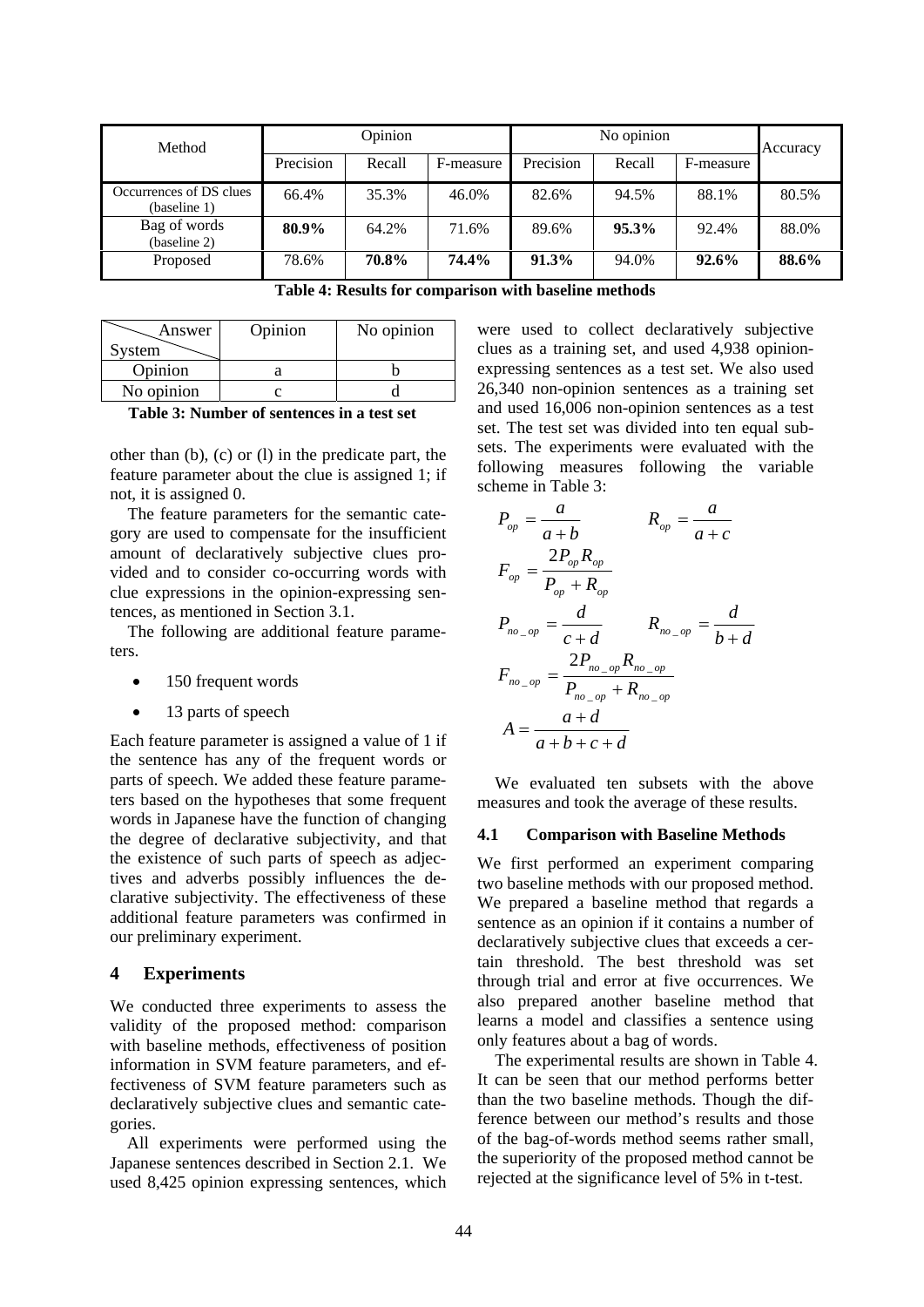| Position      | Opinion   |        |           | No opinion |        |           | Accuracy |
|---------------|-----------|--------|-----------|------------|--------|-----------|----------|
|               | Precision | Recall | F-measure | Precision  | Recall | F-measure |          |
| All words     | 76.8%     | 70.6%  | 73.5%     | 91.2%      | 93.4%  | 92.3%     | 88.0%    |
| Last 10 words | 78.6%     | 70.8%  | 74.4%     | 91.3%      | 94.0%  | 92.6%     | 88.6%    |

**Table 5: Results for feature parameters with position information** 

|             | Feature sets           | Opinion   |        | No opinion      |           |          | Accuracy        |       |
|-------------|------------------------|-----------|--------|-----------------|-----------|----------|-----------------|-------|
| DS<br>clues | Semantic<br>categories | Precision | Recall | $F-$<br>measure | Precision | Recall   | $F-$<br>measure |       |
|             |                        | 71.4%     | 53.2%  | 60.9%           | 87.7%     | 94.1%    | 90.8%           | 85.2% |
| Y           |                        | 79.9%     | 64.3%  | 71.2%           | 89.6%     | $95.0\%$ | 92.2%           | 87.8% |
|             | Y                      | 76.1%     | 68.9%  | 72.2%           | 90.7%     | 93.3%    | 92.0%           | 87.5% |
| Y           | Y                      | 78.6%     | 70.8%  | 74.4%           | 91.3%     | 94.0%    | 92.6%           | 88.6% |

**Table 6: Results for effect of feature parameters** 

### **4.2 Feature Parameters with Position Information**

We inspected the effect of position information of 2,936 declaratively subjective clues based on the heuristic rule that a Japanese predicate part almost always appears in the last ten words in a sentence. Instead of more precisely identifying predicate position from parsing information, we employed this heuristic rule as a feature parameter in the SVM learner for practical reasons.

Table 5 lists the experimental results. "All words" indicates that all feature parameters are permitted at any position in the sentence. "Last 10 words" indicates that all feature parameters are permitted only if they occur within the last ten words in the sentence.

We can see that feature parameters with position information perform better than those without position information in all evaluations. This result confirms our claim that the position of the feature parameters is important for judging whether a sentence is an opinion or not.

However, the difference did not indicate superiority between the two results at the significance level of 5%. In the "last 10 word" experiment, we restricted the position of 422 declaratively subjective clues like (b), (c) and (l) in Table 2, which appear in any position of a sentence, to the same conditions as with the other types of 2,514 declaratively subjective clues. The fact that the equal position restriction on all declaratively subjective clues slightly improved performance suggests there will be significant improvement in performance from assigning the

individual position condition to each declaratively subjective clue.

### **4.3 Effect of Feature Parameters**

The third experiment was designed to ascertain the effects of declaratively subjective clues and semantic categories. The declaratively subjective clues and semantic categories were employed as feature parameters for the SVM learner. The effect of each particular feature parameter can be seen by using it without the other feature parameter, because the feature parameters are independent of each other.

The experimental results are shown in Table 6. The first row shows trials using only frequent words and parts of speech as feature parameters. "Y" in the first and second columns indicates exclusive use of declaratively subjective clues and semantic categories as the feature parameters, respectively. For instance, we can determine the effect of declaratively subjective clues by comparing the first row with the second row.

The results show the effects of declaratively subjective clues and semantic categories. The results of the first row show that the method using only frequent words and parts of speech as the feature parameters cannot precisely classify subjective sentences. Additionally, the last row of the results clearly shows that using both declaratively subjective clues and semantic categories as the feature parameters is the most effective. The difference between the last row of the results and the other rows cannot be rejected even at the significance level of 5%.